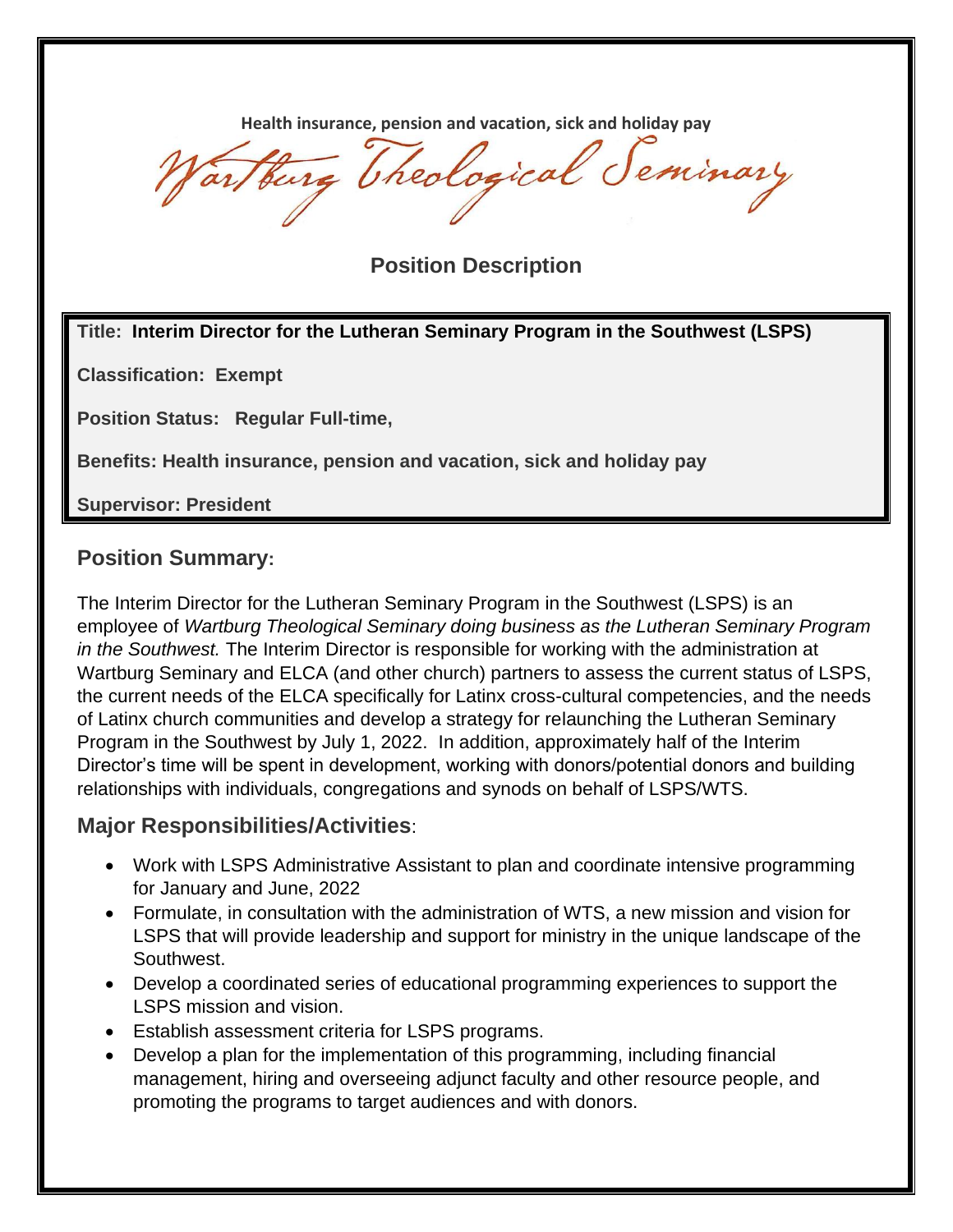- Work with the communications director at WTS to develop a marketing strategy for LSPS.
- Collaborate with appropriate WTS staff for central functions: business office, admissions, candidacy, financial aid, registration, internship orientation and evaluation, communications, and development.
- Actively engage individuals, congregations and synodical representatives in development work, building relationship and generating funding for LSPS/WTS
- Serve as the primary liaison with the Seminary of the Southwest, the three Texas Synods and other partnering constituencies regarding LSPS business matters.
- Other duties as assigned.

# **Qualifications:**

- Administrative and collaborative skills and experience for programs and relationships of this complexity
- Experience in leading program assessments
- Relationship skills for working positively with WTS, ELCA synods, and other LSPS partners and constituents
- Ability and passion to articulate the mission of LSPS and WTS and to invite support
- Knowledge of and commitment to the mission of the Evangelical Lutheran Church in America
- Engagement with Latinx cultures of the southwest U.S. and knowledge of and commitment to the church's ministry with people of Latino heritage
- Competency in Spanish; fluency desired.

### **Work Environment:**

This position has frequent interaction with students, staff, and other Wartburg constituents. This position operates in a professional office environment and can be successfully completed remotely. This position routinely uses standard office equipment such as computers, phones, photocopiers and filing cabinets.

# **Physical Demands:**

While performing the duties of this job, the employee is regularly required to talk, hear, see and move around. Arms, hands and fingers will be needed to handle and reach. Employee will occasionally need to lift boxes or materials up to 10 pounds.

Reasonable accommodation can be made to enable individuals with disabilities to perform the essential functions.